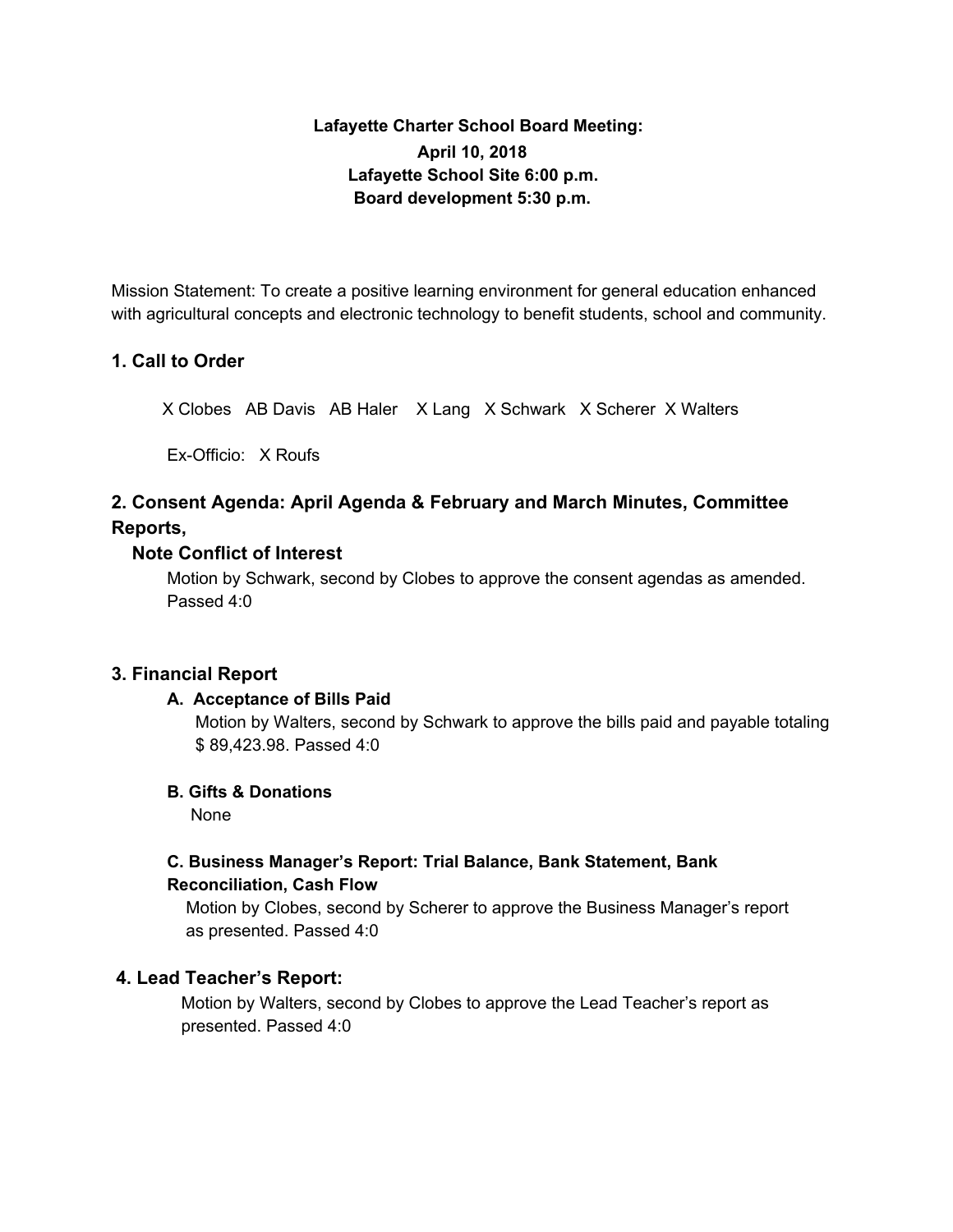## **5. New Business**

### **A. Notification of No Findings**

Letter in board packet from MDE to inform that review of individual student records that we were in full compliance. Letter included in board packet.

#### **B. WBWF**

Received our summary report from MDE on WBWF. Included in board packet.

#### **C. External User Access Recertification**

Motion by Schwark, second by Walters to approve Peter Roufs as the Identified Official with Authority to authorize user access to MDE. Passed 4:0

#### **D. Budget Revision for 2017-2018**

Motion by Schwark, second by Scherer to approve the revised budget for the 2017-2018 school year as presented. Passed 4:0

#### **E. Performance Framework-NEO**

Discussion and update on the performance framework contract with NEO.

### **F. Approval of ISD #88 Athletic Participation**

Motion by Schwark, second by Clobes to approve ISD#88 athletic participation for the 7th & 8th grade students. Passed 4:0

### **Dashboards**

- **1. Enrollment - In Lead Teacher Report**
- **2. Testing- MCA begin on April 17**
- **3. Character Education- Link up day on 3/23**
- **4. LCS Values Update- We read the Values Statement**

# **Next meeting: Tuesday, May 15 (3rd Tuesday) @ 6pm- Lafayette Charter School - Board Development at 5:30pm**

### **6. Meeting Adjournment**

Motion by Walters, second by Schwark to adjourn the meeting at 7:28pm. Passed 4:0

Respectfully submitted, Shawn Scherer, Clerk